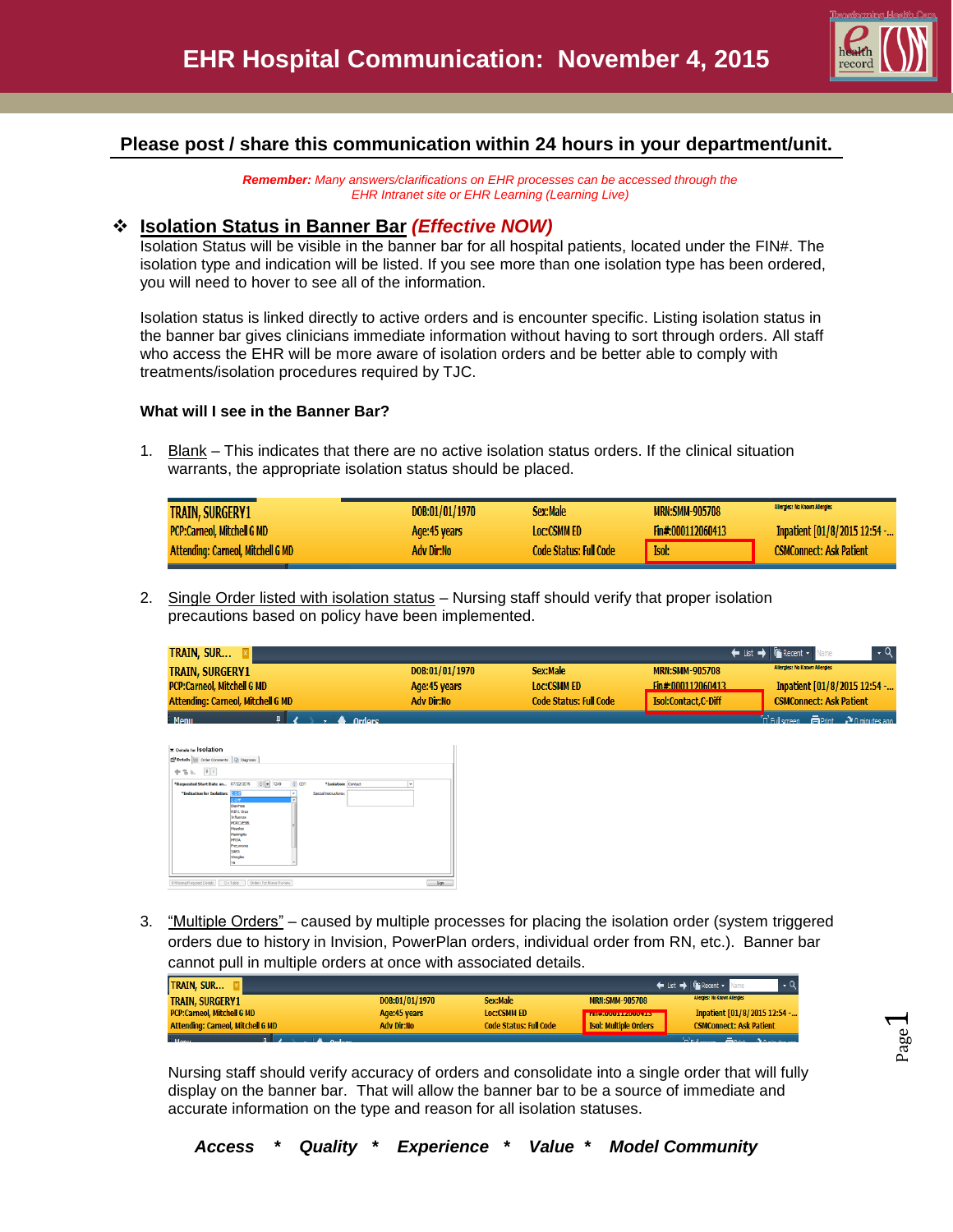

#### **Workflow for Consolidating Multiple Orders**:

1. Enter one order with multiple isolation types and indicators, holding down the Ctrl key to choose multiple options in both categories as needed. Sign>Refresh>Banner bar will indicate all options chosen. Hover to see those that aren't face-up.

| <b>E</b> Details for <b>Solation</b>                                                                                           |                                               |  |
|--------------------------------------------------------------------------------------------------------------------------------|-----------------------------------------------|--|
| Details   Order Comments   a Diagnosis                                                                                         |                                               |  |
| $   \cdot   $<br>十名瓜                                                                                                           |                                               |  |
| $\frac{\Delta}{\Psi}$<br>$\frac{1}{\sqrt{2}}$ $\frac{1}{\sqrt{2}}$<br>Requested Start Date and Time: 07/22/2015<br>1249<br>CDT | *Isolation: Contact   Droplet<br>$\checkmark$ |  |
| *Indication for Isolation: C-Diff<br>$\check{~}$                                                                               | Airborne<br>Special instructions:<br>Burn     |  |
|                                                                                                                                | Contact<br>Droplet                            |  |
|                                                                                                                                | Neutropenic Precautions                       |  |
|                                                                                                                                | Reverse<br>Standard                           |  |
|                                                                                                                                | Special                                       |  |
|                                                                                                                                |                                               |  |
|                                                                                                                                |                                               |  |
|                                                                                                                                |                                               |  |
|                                                                                                                                |                                               |  |
|                                                                                                                                |                                               |  |

| Details for Solation<br>Details   Order Comments   @ Diagnosis |                                         |               |                       |                               |              |
|----------------------------------------------------------------|-----------------------------------------|---------------|-----------------------|-------------------------------|--------------|
| $  \cdot   \times$<br>十名瓜                                      |                                         |               |                       |                               |              |
| Requested Start Date and Time: 07/22/2015                      | $\frac{1}{x}$<br>1249<br>$\vert \nabla$ | $\frac{1}{x}$ | CDT                   | *Isolation: Contact   Droplet | $\checkmark$ |
| *Indication for Isolation: C-Diff   Pneumonia                  |                                         | $\checkmark$  | Special instructions: |                               |              |
|                                                                | C-Diff                                  | ▲             |                       |                               |              |
|                                                                | Diarrhea                                |               |                       |                               |              |
|                                                                | <b>H1N1 Virus</b>                       |               |                       |                               |              |
|                                                                | Influenza                               |               |                       |                               |              |
|                                                                | <b>MDRO/ESBL</b>                        |               |                       |                               |              |
|                                                                | <b>Measles</b><br>Meningitis            |               |                       |                               |              |
|                                                                | <b>MRSA</b>                             |               |                       |                               |              |
|                                                                | Pneumonia                               |               |                       |                               |              |
|                                                                | <b>SARS</b>                             |               |                       |                               |              |
|                                                                | Shingles                                |               |                       |                               |              |
|                                                                | TB                                      | ۰             |                       |                               |              |

One active isolation order will be visible in Orders, and the Banner bar will reflect the type(s) and Indication(s).

| TRAIN, SUR                               |                   |                               | ← List → <del>Fix</del> Recent v                                    |
|------------------------------------------|-------------------|-------------------------------|---------------------------------------------------------------------|
| <b>TRAIN, SURGERY1</b>                   | DOB:01/01/1970    | Sex:Male                      | <b>Allergies: No Known Allergies</b><br><b>MRN:SMM-905708</b>       |
| <b>PCP:Carneol, Mitchell G MD</b>        | Age:45 years      | <b>Loc:CSMM ED</b>            | Ein#-000112060412<br><b>Inpatient [01/8/2015 12:54 -</b>            |
| <b>Attending: Carneol, Mitchell G MD</b> | <b>Adv Dir:No</b> | <b>Code Status: Full Code</b> | <b>Isol:Contact   Droplet, C-Diff   Pn C. MConnect: Ask Patient</b> |
| Menu<br><b>A</b> Orders                  |                   |                               | Isol:Contact Droplet,C-Diff Pneumonia 2 0 minutes ago               |

| TRAIN, SUR E                                                |                                                                                                                                                                                                                          |                                 |                                           |                                                                                 |                                                        |                                            |        | $\leftarrow$ List $\rightarrow$ | <b>Execent</b> -<br><b>Allergies: No Known Allergies</b> | Name                                                       |
|-------------------------------------------------------------|--------------------------------------------------------------------------------------------------------------------------------------------------------------------------------------------------------------------------|---------------------------------|-------------------------------------------|---------------------------------------------------------------------------------|--------------------------------------------------------|--------------------------------------------|--------|---------------------------------|----------------------------------------------------------|------------------------------------------------------------|
| <b>TRAIN, SURGERY1</b><br><b>PCP:Carneol. Mitchell G MD</b> |                                                                                                                                                                                                                          | DOB:01/01/1970<br>Age: 45 years |                                           | Sex:Male<br><b>Loc:CSMM ED</b>                                                  |                                                        | <b>MRN:SMM-905708</b><br>Fin#:000112060413 |        |                                 |                                                          | Inpatient [01/8/2015 12:54                                 |
| <b>Attending: Carneol, Mitchell G MD</b>                    |                                                                                                                                                                                                                          | <b>Adv Dir:No</b>               |                                           | <b>Code Status: Full Code</b>                                                   |                                                        |                                            |        |                                 |                                                          | Isol:Contact   Droplet,C-Diff   Pn CSMConnect: Ask Patient |
| Menu                                                        | <b>Orders</b><br>₩                                                                                                                                                                                                       |                                 |                                           |                                                                                 |                                                        |                                            |        |                                 | <b>D.Ful screen m</b> Print                              | $\geq 0$ minutes                                           |
| <b>Advance Directives</b>                                   | $\frac{1}{2}$ Add $\int_{\mathbb{R}}^{\infty}$ Document Medication by Hx $\int_{\mathbb{R}} \mathbf{S}^*$ Check Interactions $\prod_{n=1}^{\infty}$ External Rx History $\star$   Rx Plans (0): No Benefit Found $\star$ |                                 |                                           |                                                                                 |                                                        |                                            |        |                                 | <b>Reconciliation Status</b>                             | Meds History <b>@</b> Admission @ Dischard                 |
| $#$ Add<br>Allergies                                        | Orders Medication List Document In Plan                                                                                                                                                                                  |                                 |                                           |                                                                                 |                                                        |                                            |        |                                 |                                                          |                                                            |
| Diagnosis and Problems                                      |                                                                                                                                                                                                                          |                                 |                                           |                                                                                 |                                                        |                                            |        |                                 |                                                          |                                                            |
| <b>Documents</b>                                            | к<br><b>View</b>                                                                                                                                                                                                         |                                 |                                           | Displayed: All Active Orders   All Inactive Orders   All Orders   All Statuses] |                                                        |                                            |        |                                 |                                                          | Show More Orders                                           |
| Flowsheets                                                  | Orders for Signature                                                                                                                                                                                                     | $\infty$ Dose  \$               | Order Name 4                              |                                                                                 | Start                                                  | Stop                                       | 马卜     | Status                          | <b>Order Comment</b>                                     |                                                            |
| Form Browser                                                | -Plans<br>Document In Plan                                                                                                                                                                                               | 4 Active                        |                                           |                                                                                 |                                                        |                                            |        |                                 |                                                          |                                                            |
| <b>Growth Chart</b>                                         | <b>E</b> Medical                                                                                                                                                                                                         |                                 | <b>Basic Patient Information</b>          |                                                                                 | 06/4/2015 9:10 CDT                                     | 06/4/201                                   | æ.     | Ordered                         |                                                          | Order entered by the SYSTEM second                         |
| <b>Health Maintenance</b>                                   | Surgery Pre (Initiated)                                                                                                                                                                                                  |                                 |                                           | Follow Skin Pressure Ulcer Preventio.                                           | 01/9/2015 11:33 CST                                    |                                            |        | Ordered                         |                                                          | Order entered by the SYSTEM second                         |
|                                                             | <b>Antibiotic - Pre - Append</b>                                                                                                                                                                                         |                                 |                                           |                                                                                 | Intermittent Pneumatic Compression 01/9/2015 11:28 CST |                                            | ÷<br>æ | Ordered                         |                                                          |                                                            |
| <b>Histories</b>                                            | <b>VTE Prophylaxis Surgica</b>                                                                                                                                                                                           |                                 | <b>Isolation</b><br>Order Patrick Details |                                                                                 | 07/22/2015 12:49 CDT<br>or laton in our one            |                                            | Æ      | Ordered<br>المستوات والمنابين   |                                                          | Order cases of builder overrest council                    |

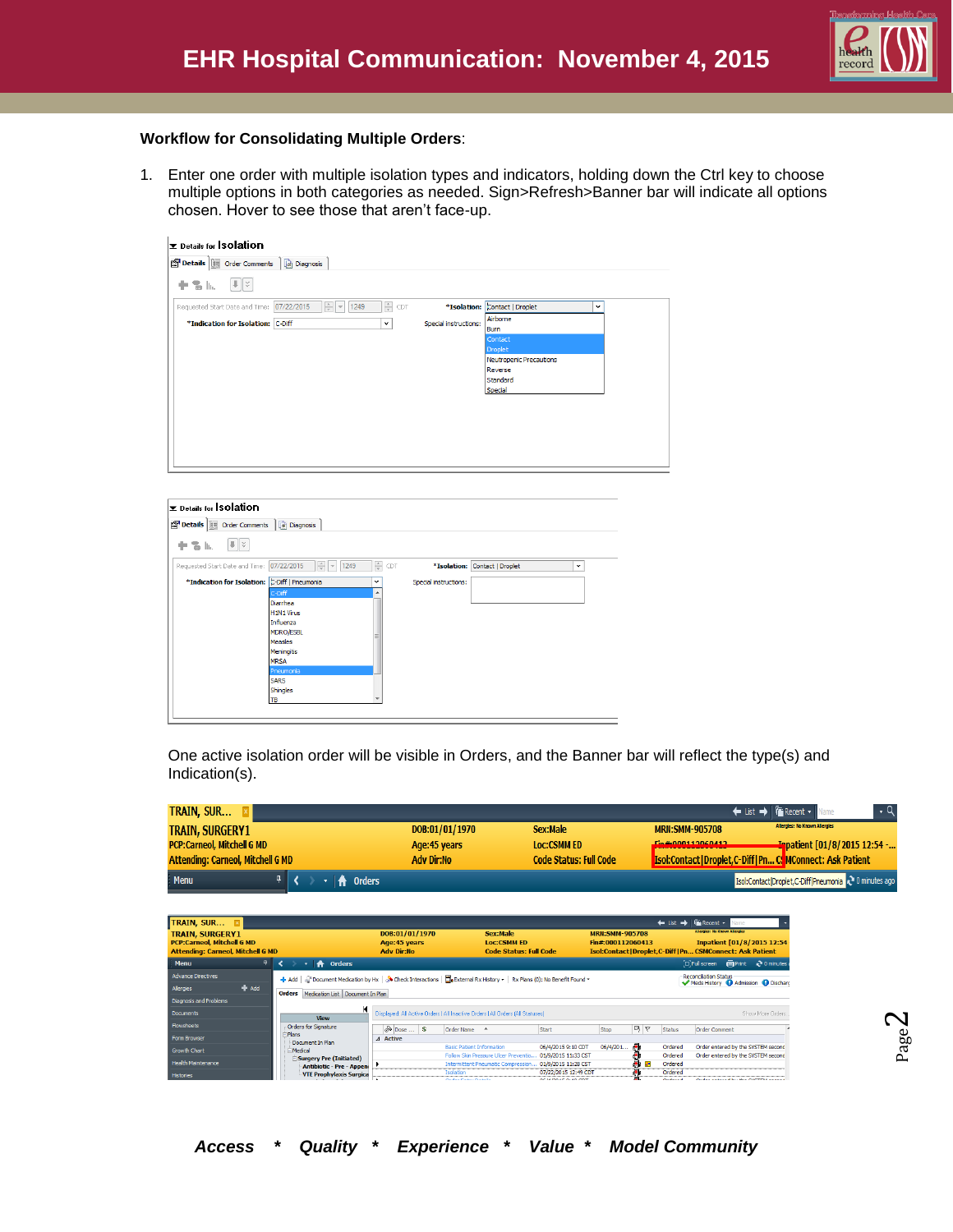

- 2. If there already is a single isolation order and additional isolation needs to be ordered, locate the current, active order under Patient Care in the orders navigator. Right-click>Modify>proceed with steps above to combine all isolation orders into one, single order.
- 3. If there are multiple isolation orders and you want to combine them into one order, right-click and Cancel/DC all orders except the one you are using to combine into one. Sorting patient care orders alphabetically can expedite this process. Click on the order name column to sort.



*For questions, contact Nancy Kellett, RN, Infection Prevention, or Sue Bode, RN, Clinical Informatics, at [sbode@columbia-stmarys.org](mailto:sbode@columbia-stmarys.org)*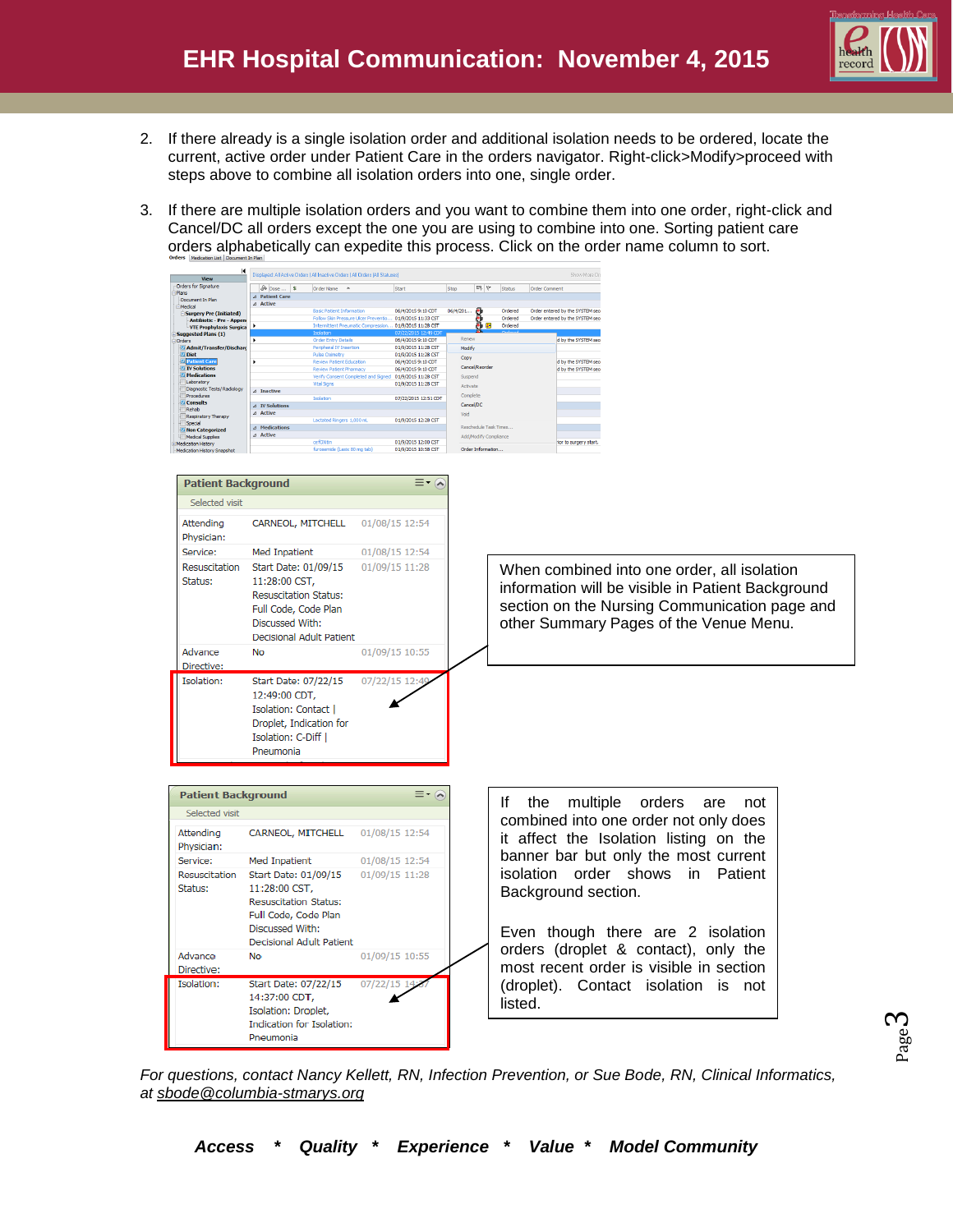

## **Communication Orders to RN/HUC for Echos, Stress Echos, and TEEs** *(Effective 11/11/15)*

Echocardiograms, Stress Echos, and TEEs required to be done on weekends, and holidays (i.e off shift hours) are not being completed, or not completed in a timely manner, because the echo tech on call is not alerted to the need for an echo study. In addition, cardiologists are not being consulted prior to ordering of stat studies.

To facilitate timely completion of urgent/STAT Echos, Stress Echos, and TEEs ordered during off shift hours, a new pre-checked **Communication to RN/HUC** order has been added to the Echo, Stress Echo, and TEE PowerPlans. When the PowerPlan is placed, the order will generate a task to the **Scheduled Patient Care** tab of the RN and HUC task lists as a reminder to notify the Echo tech of an Echo study.

#### *The Communication to RN/HUC order will task as follows:*

- 1) When an **Echocardiogram LTD or FU, Echocardiogram w/Doppler Complete, Echo Pediatric Complete, or Echo Pediatric Limited or FU** is ordered via PowerPlan with any priority (NOTE: 2 new pediatric ECHO PowerPlans will be added):
	- **Communication to RN/HUC** task will fire to Scheduled Patient Care tab for RNs and HUCs
	- **Done/Not Done** task
	- Verbiage of the **Order Details** section of task: "Stat order: Verify Cardiology Consult & Vocera Echo Tech STAT. Page Echo Tech for urgent/stat orders on off shift hours. Non-stat Echo order on off shift hours, leave message on Echo VM-CSMO: 243-7689; CSMM: 585-5737"
	- You will need to hover over **Order Details** of task to see the complete message.

| <b>TOU DE J</b> | <b>TELEVISION</b> | <b>ENTIRE LOTER SERVICES</b> | Communication in the party for a |                                                                                                                                                                                                                                                                             |
|-----------------|-------------------|------------------------------|----------------------------------|-----------------------------------------------------------------------------------------------------------------------------------------------------------------------------------------------------------------------------------------------------------------------------|
| aana :          | Pending           | $10/30/2015$ 13:22 CDT       | Communication to RN/HUC          | Start Date: 10/30/15 13:22:00 CDT, STAT Order: Verify Cardiology Consult                                                                                                                                                                                                    |
|                 |                   |                              |                                  | Start Date: 10/30/15 13:22:00 CDT,<br>STAT Order: Verify Cardiology Consult.<br>Nocera Echo Tech STAT, Page Echo<br>Tech for urgent/stat orders on off shift<br>hours. Non-stat Echo orders on off<br>shift hours, leave message on Echo<br>M-SMO: 243-7689; CSMM: 585-5737 |

- 2) When a **TEE, Echocardiogram Stress, or Echocardiogram Dobutamine Stress** is ordered via PowerPlan with any priority:
	- **Communication to RN/HUC** task will fire to Scheduled Patient Care tab for RNs and HUCs.
	- **Done/Not Done** task
	- Verbiage of the **Order Details** section of task: "If ordered after business hours, on weekends or holidays, page on call Echo Tech through hospital operator"
	- You may need to hover over **Order Details** of the task to see the complete message.

| <b>Scheduled Patient Care</b> |                    | All Continuous Tasks    | All PRN Tasks           |                          |  |                      |                                   |  |                                                                               |                                                                                                                                                                |
|-------------------------------|--------------------|-------------------------|-------------------------|--------------------------|--|----------------------|-----------------------------------|--|-------------------------------------------------------------------------------|----------------------------------------------------------------------------------------------------------------------------------------------------------------|
| Task retrieval completed      |                    |                         |                         |                          |  |                      |                                   |  |                                                                               |                                                                                                                                                                |
|                               | <b>Task Status</b> | Scheduled Date and Time | <b>Task Description</b> |                          |  | <b>Order Details</b> |                                   |  |                                                                               |                                                                                                                                                                |
| 66                            | Pendina            | 11/3/2015 11:28 CST     |                         | Communication to RN/HUC  |  |                      |                                   |  | Start Date: 11/03/15 11:28:00 CST. If ordered after business hours, on weeken |                                                                                                                                                                |
| 66                            | Pending            | 10/29/2015 3:00 CDT     |                         |                          |  |                      | <b>MARIA 10/20115-2-00-00 CDT</b> |  |                                                                               | POC Blood Gluco Start Date: 11/03/15 11:28:00 CST, If ordered after business hours, on weekends or holidays, page on call Edno Tech through hospital operator. |
| $AC =$                        | Pendina            | 10/29/2015 1:00 CDT     |                         | <b>POC Blood Glucose</b> |  |                      | Start Date: 10/29/15 1:00:00 CDT  |  |                                                                               |                                                                                                                                                                |

#### **NOTE: All individual Echo, Stress Echo, and TEE orders will be hidden. The PowerPlan should be used when ordering Echo studies.**

*For questions, contact Jill Kortebein, RN, Clinical Informatics, at jkortebe@columbia-stmarys.org*